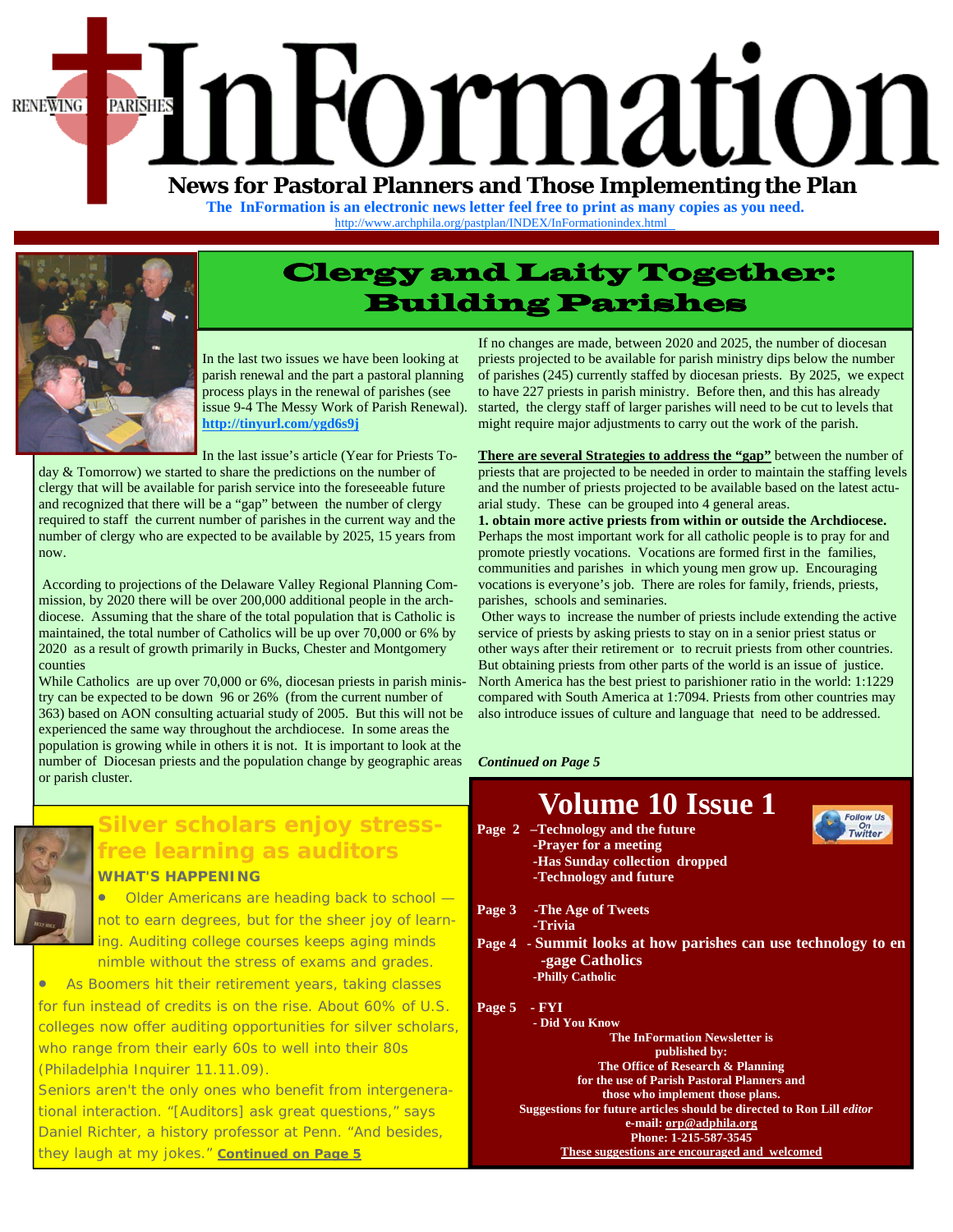# **Tayer for a Meeting rechnology and the future**





Lord, Source of all our strength,

support each of us in this meeting that is now beginning.<br>Grant us the courage to be open to each other<br>and to not be fearful of the new and different. Strengthen us with a willingness to risk<br>for the sake of Your Kingdom.

It is our wish, Lord and God, that the true business of this meeting be our spiritual transformation and not simply the accomplishment<br>of tasks and projects.

We ask this of You as we now begin,<br>in the name of the Father, Son and Holy Spirit. Amen+

#### **Prayer After A Meeting**

Before we adjourn this meeting e adjourn this meeting,<br>let us pause for silent prayer<br>in gratitude to our Lord for the Divine Presence<br>at the center of our gathering.<br>(Silent prayer) (Silent prayer)<br>We lift up into Your Divine Heart<br>the material concerns that we have discussed.

With Your Holy Assistance,<br>may we carry forward the work we have agreed upon.

Remember the needs of our parish community,<br>especially that we, all of us, grow daily<br>in the image of Your Son, our Lord, Jesus Christ.

May You accompany us homeward abcompany us homeward Amen+

Prayer for the Servants of God, Edward Hays<br>Published by Forest of Peace Publishing, Inc.

http://twitter.com/PhillyCatholic



Ωn

**Witter** 

witte

*Technology stakeholders' and critics' expectations of social, political and economic change by 2020, fielded by the Pew Research Center's* 

*Internet & American Life Project :* 

» *Google won't make us stupid***:** 76% of these experts agreed with the statement, "By 2020, people's use of the Internet has enhanced human intelligence; as people are allowed unprecedented access to more information they become smarter and make better choices. Nicholas Carr was wrong: Google does not make us stupid.".

» *Reading, writing, and the rendering of knowledge will be improved***:** 65% agreed with the statement "by 2020 it will be clear that the Internet has enhanced and improved reading, writing and the rendering of knowledge." Still, 32% of the respondents expressed concerns that by 2020 "it will be clear that the Internet has diminished and endangered reading, writing and the rendering of knowledge."

» *Innovation will continue to catch us by surprise***:** 80% of the experts agreed that the "hot gadgets and applications that will capture the imaginations of users in 2020 will often come 'out of the blue.'"

#### **Has Your Sunday Collection Dropped?**

A \$25-a-month phone bill or \$300 annually was once the main telecommunications expense. By 2004, the average American spent \$770.95 annually on services like cable TV, Internet and videogames, according to Census data. By 2008, it ballooned to \$903. By the end of 2010, it is expected to jump another 10%, to \$997.07. What does this mean for parishes? If your parishioners are paying for these services, is your parish making good use of them to stay in touch?

#### **Has your parish or Cluster entered into a Planning Process?**

**Do you need a professional Facilitator? The office of Research and Planning maintains a list of trained and experienced Resource people.** 

**Contact us at:** *The Archdiocese of Philadelphia 222 n. 17th Street Rm.216 Phila. Pa 19103* 

 $f(1)$ 

**phone** *215-587-3545* **E-mail orp@adphila.org**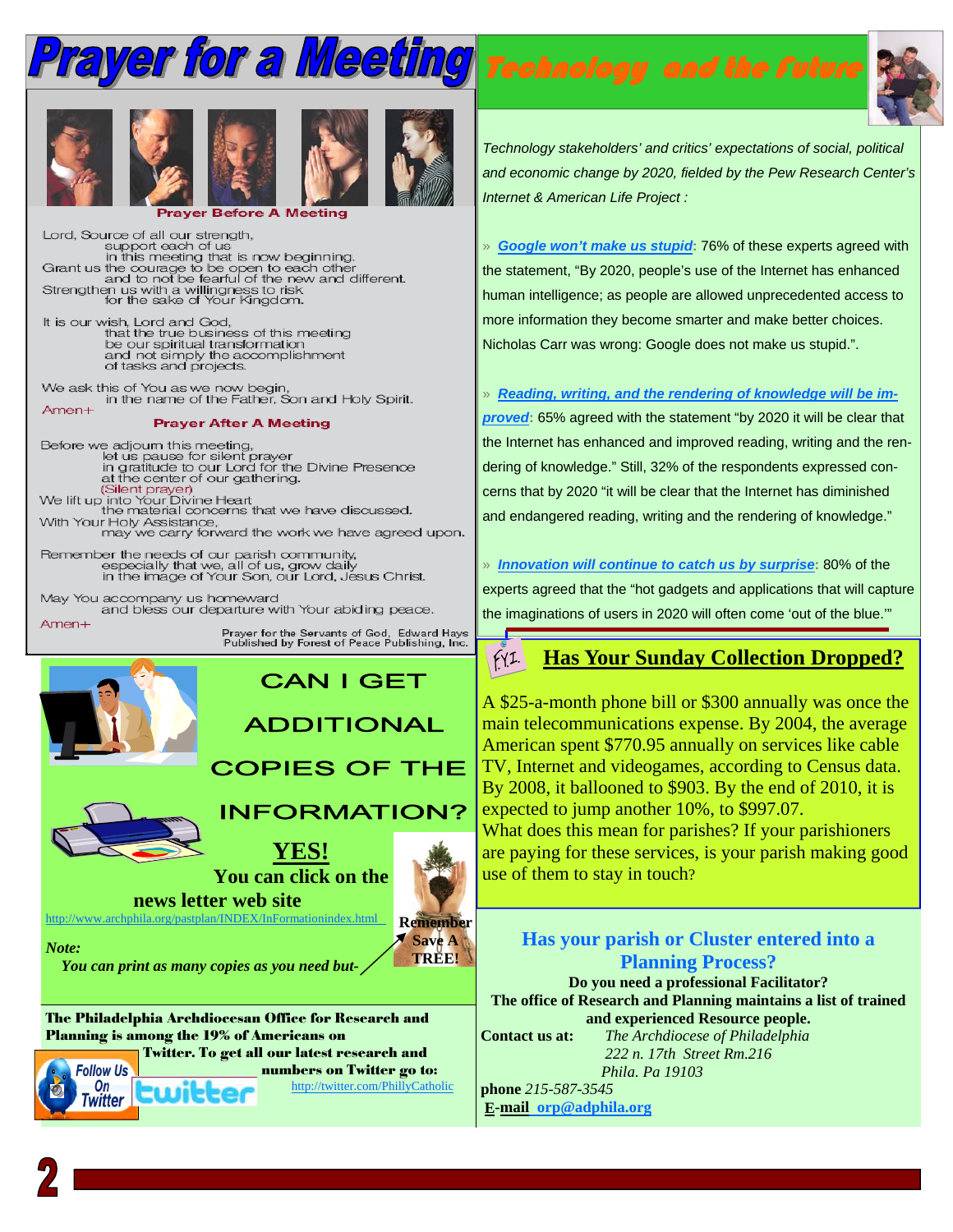#### **The Age of Tweets**

#### *Face Book? Twitter? Ning? You tube? Blogs? HELP!*

Recently I've noticed that anyone under thirty years of age will not answer a cell phone call, however if I text them, a reply returns within a few minutes. I don't know why, myself, I'd rather talk but that's just me and I'm old. Social networks? I don't get that either.

I really like the TV commercial where the father Tweets that he's sitting on his couch and his young son says "dad I know you're on the couch and I don't care". The father just grins like phone book. So how do they he just broke some secret code. If that makes sense to you please e-mail me the explanation. (by the way I think e-mail might be getting obsolete ) On the other hand, even though texting doesn't make much sense to me. I can use it to reach younger generations. Now I'm trying to master the social net-

works so I can continue to communicate with younger people. I also believe our parishes need to understand these communications vehicles if we are to continue to be a voice to all ages. Our only job is to spread the Gospel. Unfortunately, most under-thirties don't use the find us? In fact hardly anyone "*lets their fingers do the walking"* these days. So where and



when could one go to find you and learn how they could hear the Gospel? Do you advertise? Have a web site? A blog? Can I

#### **Young people flock to Twitter**

Internet users age 18-44 are more likely than older users to use Twitter or another status update service.



Source: Pew Internet & American Life Project surveys conducted from November 19-December 20, 2008, and August 18-September 14, 2009.



follow you on Twitter? Face Book? How does one find out where and when the Mass is celebrated? Word of mouth? Advertising? On your web site? Is it up to date? In a news paper add? If no one tells them will they come?

*Have you thought about putting parts of this weeks liturgy on your web site, in video? At least the Gospel and Homily.? Remember on any given Sunday a large percentage of your parish doesn't attend Mass* 



**Roughly three-in-ten online Americans ages 25 to 34 tweet. Older adults are far less likely to be on Twitter, with roughly one-inten internet-using adults between the ages of 45 and 64 tweeting. The median age for a Twitter user** is 31.



**How can I learn more about our Catholic schools in the Archdiocese of Philadelphia?**  *Go to Page 5 in the answer box*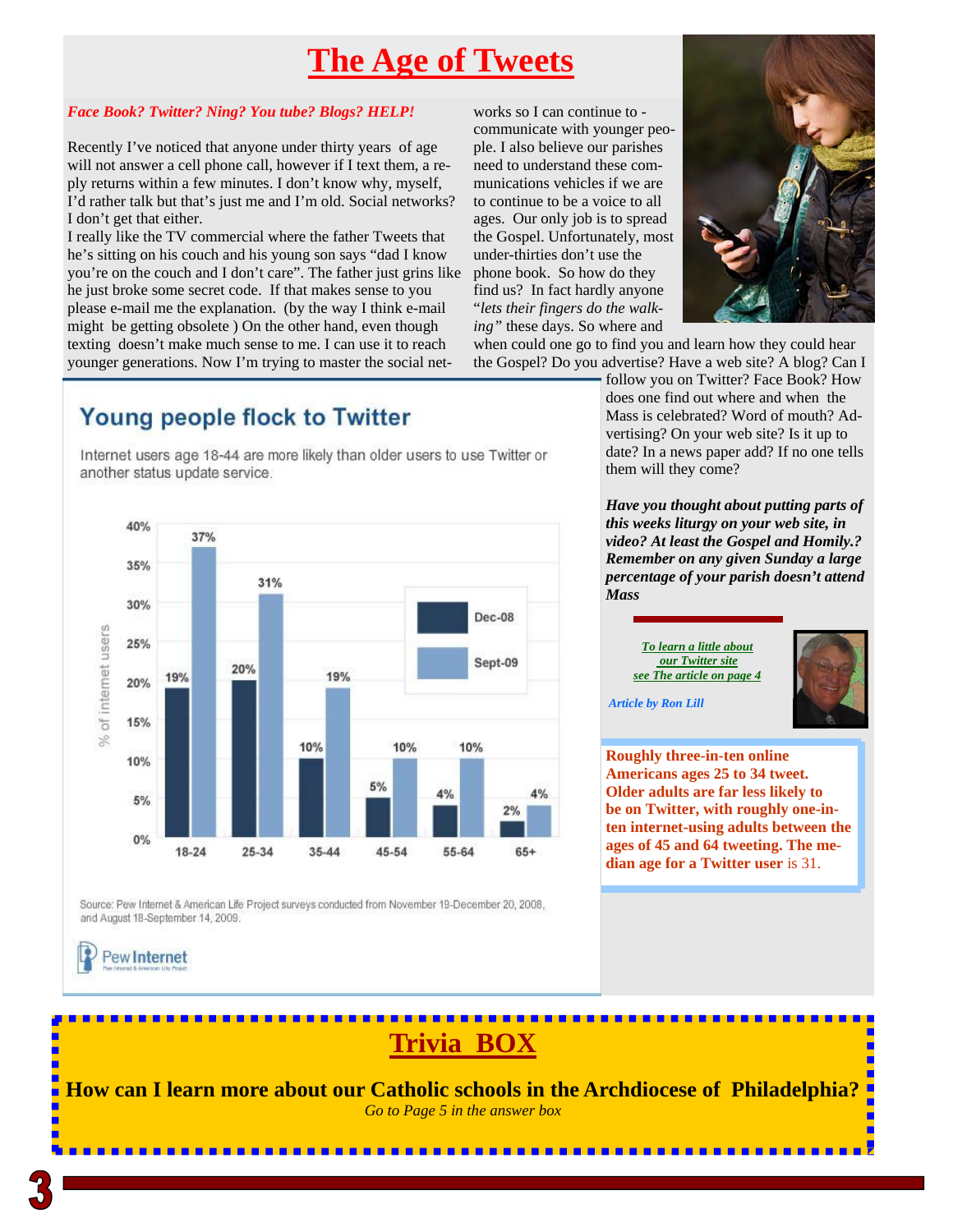



### **[PhillyCatholic](http://twitter.com/PhillyCatholic)**



**The Office for Research and Planning in the Archdiocese of Philadelphia has been posting "Tweets" on a Twitter page for a few months. It's known as Philly Catholic and the response has been quite positive.** 

 **Anyone can follow the link [twitter.com/PhillyCatholic](http://twitter.com/PhillyCatholic) and learn some of the many interesting facts about the Church in Philadelphia Just take a look at what is being posted. I think you'll be surprised at the great things our Philly Catholic brothers and sisters are doing. Some of the Tweets I've seen:** 

Tech for parishes about relationships at Parish Tech Summit Villanova U <http://ncronline.org/news/faith-parish/technology-parishes-about-relationships>

Parishes employ 131 Directors of the Rite for Christian Initiation of Adults who are volun teers; 51 are employed either full or part time. [10:21 AM Mar 25th](http://twitter.com/PhillyCatholic/status/11036129441) 

Most Philly Catholic parishes offer communal celebrations of Reconciliation once or twice a year with an average attendance of 98. 3:06 PM Mar 23rd



Philly Catholics in Chester county have increased by 27% in the last 10 years[. http://tw0.us/9Cv2:34 PM Mar 22nd v](http://twitter.com/PhillyCatholic/status/10884865360)ia web

88% of parishes sponsor Stations of the Cross during Lent. This the most popular form of religious devotion in Phill[y](http://twitter.com/PhillyCatholic/status/10672078384)[.](http://twitter.com/PhillyCatholic/status/10385055899)[http://](http://twitter.com/PhillyCatholic/status/10175601676) tw0.us/8Xk [9:57 AM Mar 18th](http://twitter.com/PhillyCatholic/status/10672078384) 

Happy St Patrick's Day! 773,598 people of Irish ancestry in Archdiocese. Delco most Irish 29% Bucks, 25%, Montco 23% Chester 22% Philly 14% [9:58 AM Mar 17th](http://twitter.com/PhillyCatholic/status/10622501911) 

Last year, blood donors from 116 parishes and 17 Archdiocesan high schools contributed over 13,500 units of blood. [1:55 PM Mar 12th](http://twitter.com/PhillyCatholic/status/10385055899) 

Parish staff meeting is one of the most important disciplines a parish staff team can practice 10:40 AM Mar 8th via web see InFormation 8-2 http://www.archphila.org/pastplan/newstuff/InFormation/information8-2.pdf



Young adults' belief about God, heaven, hell and miracles similar to older people but less likely to affiliate w/ church[. http://tw0.us/6V2](http://twitter.com/PhillyCatholic/status/10040273580) 3:19 PM Mar 5th





**Have you seen this bird?** 

#### **Summit looks at how parishes can use technology to engage Catholics**

VILLANOVA, Pa. (CNS) -- Desktop and laptop computers will be artifacts in the Smithsonian in three years, replaced by mobile computing devices known as "smart phones," a keynote speaker predicted at a technology summit for parishes. Steve Hewitt, editor of Christian Computing Magazine and Christian Video Magazine, called it the "personal computing age" led by those under 40. "They don't care about network TV; they care about what other people have to say," he told the 200 people attending the summit on the campus of Villanova University. "They prefer text messaging to any other type of communication." To connect with this

crowd, he suggested Catholic parishes use Webinars, social networking, blogging and texting. He also said "video testimonies" of people's stories of faith can become a powerful presence on YouTube, a video sharing site. Hewitt and another keynote speaker, Sister Susan Wolf, a Sister of Notre Dame who is an Internet and social media strategist and consultant, addressed technology's effect on people's daily lives in separate sessions at an all-day summit sponsored by the Center for the Study of Church Management at Villanova's business school Feb. 25. "Parishes are having a hard time attracting and keeping young people," said Charles Zech, the center's director. "Young people communicate through social networks like Facebook. We need to meet people where they are."